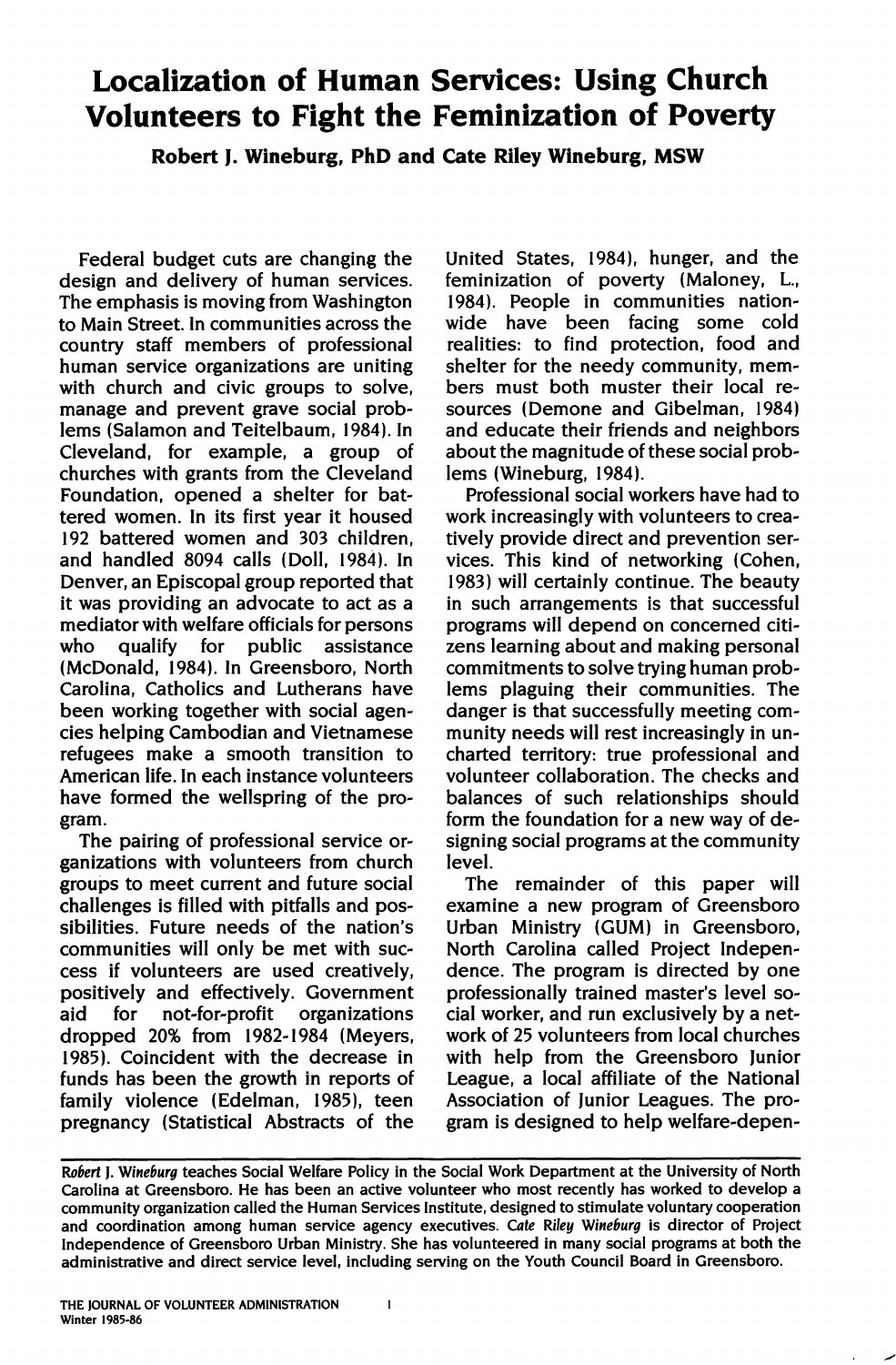dent mothers develop careers by involving volunteers and other church resources to aid in job search and training; obtaining housing, transportation and day care when necessary; advocating for these women and providing general encouragement for them. Project Independence has been very successful in using volunteers to help women get off welfare and begin new lives. The program is small by design, serving only ten families, but it is a model for new roles for volunteers in providing direct and preventive social services aimed at fighting the growth of women in poverty. As a trendsetting program it has experienced both the pitfalls and possibilities of such new ways of using church volunteers.

What follows is a sketch of why the program is needed, some of the challenges and potential successes in mobilizing volunteers for these services, and a set of recommendations for others seeking to involve volunteers in efforts like these.

## NEED FOR PROJECT INDEPENDENCE

During the height of the economic recession of I 982-83 Greensboro Urban Ministry was in fact the safety net (agency) that literally kept people from falling into the abyss. With people being laid off, cut from the welfare roles or terminated from CETA jobs, their last resort for life-sustaining support was Greensboro Urban Ministry which offered emergency assistance. The agency witnessed well over a 20% increase in requests for assistance. A corresponding growth in staff size and volunteer participation occurred. As the recession receded, however, requests for assistance and needs for volunteers did not dwindle. In a two-and-a-half year period the agency grew from a professional staff of seven to 21 and from 18 full-time volunteer equivalents to 54. Even though the agency was helping those in need, and making excellent use of legions of volunteers, the former director found something amiss. The staff and volunteers were "ministering" to the wounded, but they were doing nothing to prevent the wounds.

By far the group in most need of services during and after the recession was single head-of-household women with small children. These women either could not make ends meet on welfare and required financial, food or housing assistance, or were cut off from benefits altogether and were totally dependent on the services of the agency. This phenomenon is not unique to Greensboro. Nationally, there are officially 35.3 million Americans living in poverty, 57% of whom are women (Maloney, 1984). In North Carolina, women head about 58% of the poverty households (Grimsley, 1983). Zopf ( 1985) reported that 43% of all children under 18 in Greensboro living in families headed by women were classified in the poverty category. Greensboro Urban Ministry's former director looked around for answers to his questions of what was being done to prevent this kind of dependency and realized that whatever it was, it was not enough and that nothing would prevail if he did not gather the resources to start wrestling with the problems of the local feminization of poverty.

He heard voices buried in these poverty statistics. They were voices of mothers, clients of the agency, those single heads-of-households, telling their story about the confinement and constraints put on them while on welfare. He also heard subtle hints of their lack of self esteem and their feelings of unsuitability for work. And he heard their real concerns for their children, not wanting them to grow up in the same bleak, dire circumstances. With those voices as a background, coupled with the fact that programs for women and children, if not being frozen, were being cut back drastically (Edelman, 1984), he knew that alternative service delivery systems had to be found. It was under those conditions that Project Independence was born.

Project. Independence is an unconventional program that addresses the problems of women who receive Aid to Families with Dependent Children (AFDC), problems that other programs cannot or will not address. The focus is to develop a person-to-person approach to supporting welfare mothers in their attempts to get off welfare. The objective of the program is to encourage religious congregations in the community to provide that personal touch through church sponsorship. Volunteers are recruited from within a sponsoring church to help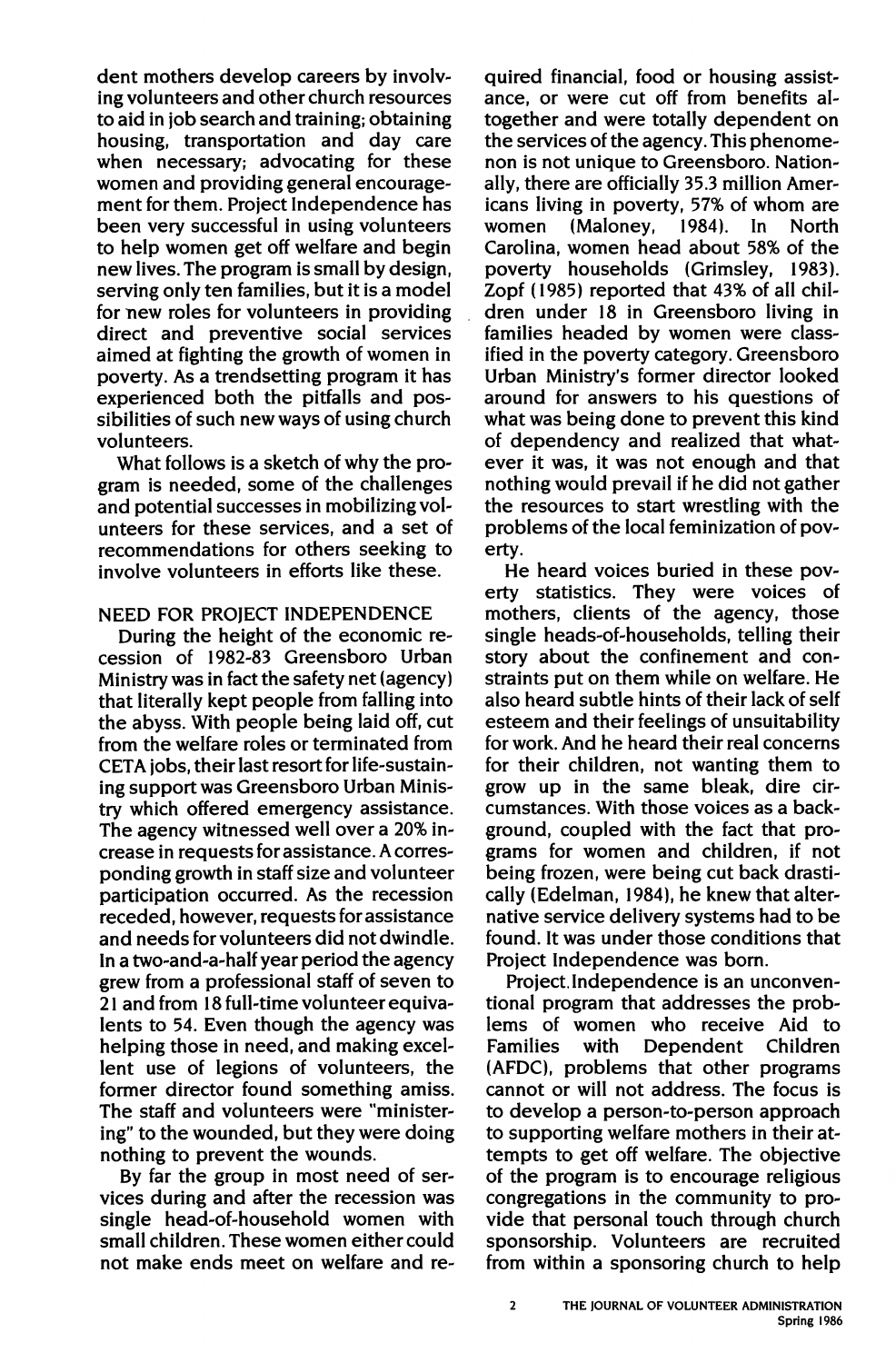the welfare mother find employment from the resources within the grasp of the congregation. The commitment of the sponsoring congregation is minimal compared to the rewards seen as the woman and her children no longer need to rely on a monthly check for subsistence and can begin to make their own way.

The role of the church, as sponsor for a welfare family, is not to rescue the family from its current living situation. The role of the sponsor is one of advocacy, negotiation and support. Sponsors are discouraged from doing for the families what they can do for themselves. They are asked to act as a support system for the family when their natural support systems of family, friends and neighbors can no longer help them. Sponsors act as resources for the family and lend encouragement in times of stress.

However, the main responsibility of the sponsors is to locate potential employment for the client. The employment may be found either in one's respective congregation or through one's contacts at work. By encouraging this kind of job search, we are attempting to establish a resource network that functions similar to the "old boy network." It is in essence an informal job referral service for the poor, much like the one used by the middle class male population. By involving the religious community in this network, we are in essence tapping the resources of the middle and upper middle classes. Not only will the congregation be able to find employment for the client, but will become involved in a one-to-one relationship with the issue of poverty.

## RECRUITMENT CHALLENGES

Volunteers in all of Greensboro Urban Ministry's programs are usually active members of any of the 400 churches or places of worship in the community. Therefore it was logical to recruit church members to sponsor families because church volunteers have been the backbone and lifeblood of the agency since its inception in 1968. Many volunteers feel that it is their religious duty to serve the poor. The major difficulty in working successfully with church volunteers is helping them hear the real voices of the welfare mothers and not the myths and stereotypes that obscure the genuine problems confronted by these women. This challenge is doubled in that many church volunteers take on the volunteer role in order to save "fallen souls."

In an agency like Greensboro Urban Ministry, the agency of last resort in Greensboro, volunteers who work in the soup kitchen, clothes room, or night shelter can get a sense of helping the "fallen" and actually do good, while maintaining the view that the poor will always be with us. The underlying theme of Project Independence is that the poor do not have to be with us always. In the other programs of Urban Ministry, it suffices to believe woe is he (she) who has fallen and has no one to help him (her) up. But Project Independence's focus is on helping one eliminate the need to keep falling. Consequently, Project Independence's approach to volunteers is different from other programs of the agency.

Recruitment for other programs is done through announcements in newspapers and church bulletins. There are ample volunteers, and they come to serve as individuals. They are trained about poverty, and in agency procedures and practices in giving away food or clothing and the like. They are trained to help the needy, only to help the same ones the next day. Recruitment for Project Independence is somewhat different. Churches are recruited to become sponsors. Usually, members of a church's social outreach committee volunteer to act as sponsor in the name of the church. The agency's professionally trained social worker recruits personally, speaking to adult Sunday School classes, or speaking as part of a Sunday sermon. The first set of recruitment strategies revolves around getting ministers involved in making a personal commitment and thus opening the doors to an institutional response to a community problem. The main recruiting technique involves a challenge to help the women in need to help themselves through a job, with day care, and by obtaining transportation.

The ideal sponsorship is to pair two congregations together. This will increase the availability of resources for the sponsored family, reduce the workload for the churches, and create new alliances for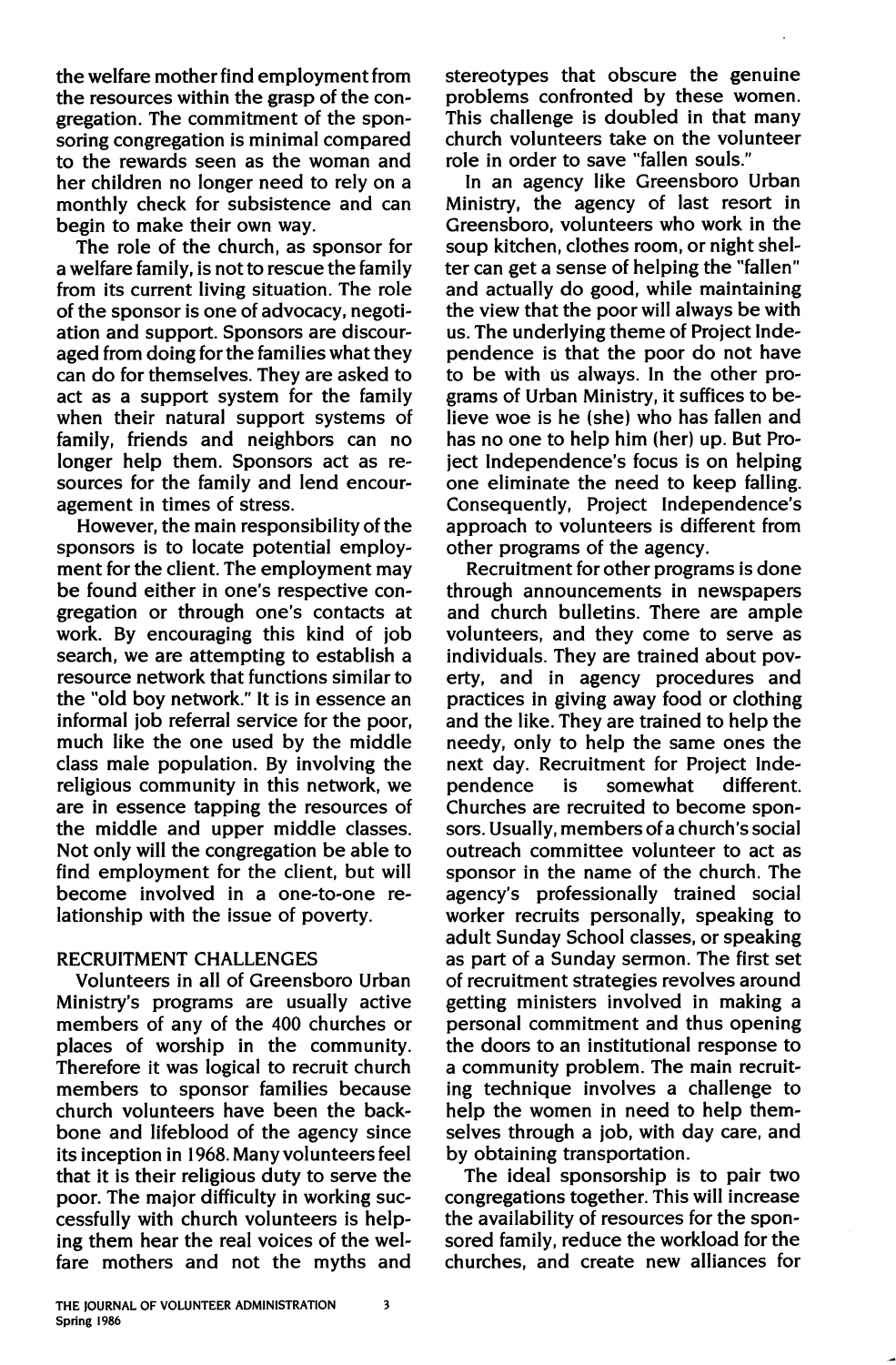those congregations that have not worked together in the past. The project aims to pair black and white churches as sponsors. A racially mixed sponsorship enhances the ability of the churches to work with either a black or white family comfortably and observe the cultural norms and respect differences. In a city that has a black population of 30% and a high unemployment rate among black single female heads of households, it is important to stimulate discussion between churches about structural barriers that keep a person from employment, and help them understand the plight of the welfare recipient and her family. Thus, the program creates better human relations, a deeper understanding of poverty, and respect for the hardships faced by poor women. The volunteer recruiter is therefore also a community educator and human relations liaison between black and white churches.

## RECRUITMENT DIFFICULTIES

Churches nationwide have been challenged to become involved in social services. The major difficulty in meeting such a demand rests with making the commitment and finding the means to contribute in a way that services are enhanced. Preventing dependency is difficult. The commitment required of a congregation is different from the one required in collecting food or money to send to Urban Ministry. The commitment means getting to know the poor, listening to their voices and helping them stand on their own. This kind of service is new. Making the required changes in focus is often slow and difficult for complex organizations like churches.

During this first year of the project, recruitment has been cyclical. Of the 30 churches recruited initially, only six sponsored families. Those churches have been working diligently with a total of ten families. It should be noted that four of the six churches had already participated in helping to resettle refugee families and their volunteers had previously volunteered in other aspects of Urban Ministry's programs. In the initial phase of the program it appeared that already active churches and members were the most willing to become community activists.

Working with the two churches that had not been involved in the refugee resettlement and had fewer volunteers in other Urban Ministry programs was somewhat more difficult, but bo'th have taken sponsorship seriously and are working hard to help their families get over some difficult barriers.·

During many of the question and answer periods following the first recruitment presentations, church members posed many interesting, but often hostile questions. The major stumbling block was getting congregations to move beyond their stereotypical images of the Cadillacdriving, promiscuous, caviar-eating welfare recipient. The tactic used to soften that stereotype was always a calm restatement of the facts about poverty: most welfare recipients want to work; most have fewer than three children; most are white; and most have the same wants, dreams, hopes and desires for their children as the rest of society. These facts coupled with the grave note (especially to congregation women) that many women in this country are only one man away from the same plight as welfare recipients usually shook loose some potential volunteers or some unsolicited money for the project.

As noted earlier, four churches that had been active in other community projects joined Project Independence early. Two followed a short time after. Those church volunteers have helped women find and keep jobs, helped others go back to school, obtain transportation, housing, and day care. There was a lull in the recruitment success during the six to nine month stages of the program but in the last month three new churches (two of which had not been recruited actively) have asked to become sponsors of families and several have inquired about the project.

### RECRUITING SUCCESS

One of the major unintended consequences of Project Independence is that volunteers are spreading the word about how challenging and exciting it is to see themselves help women begin to "make it." They are beginning to realize that even though a good job is a ticket out of poverty, keeping the job often requires funds for day care, cheap and reliable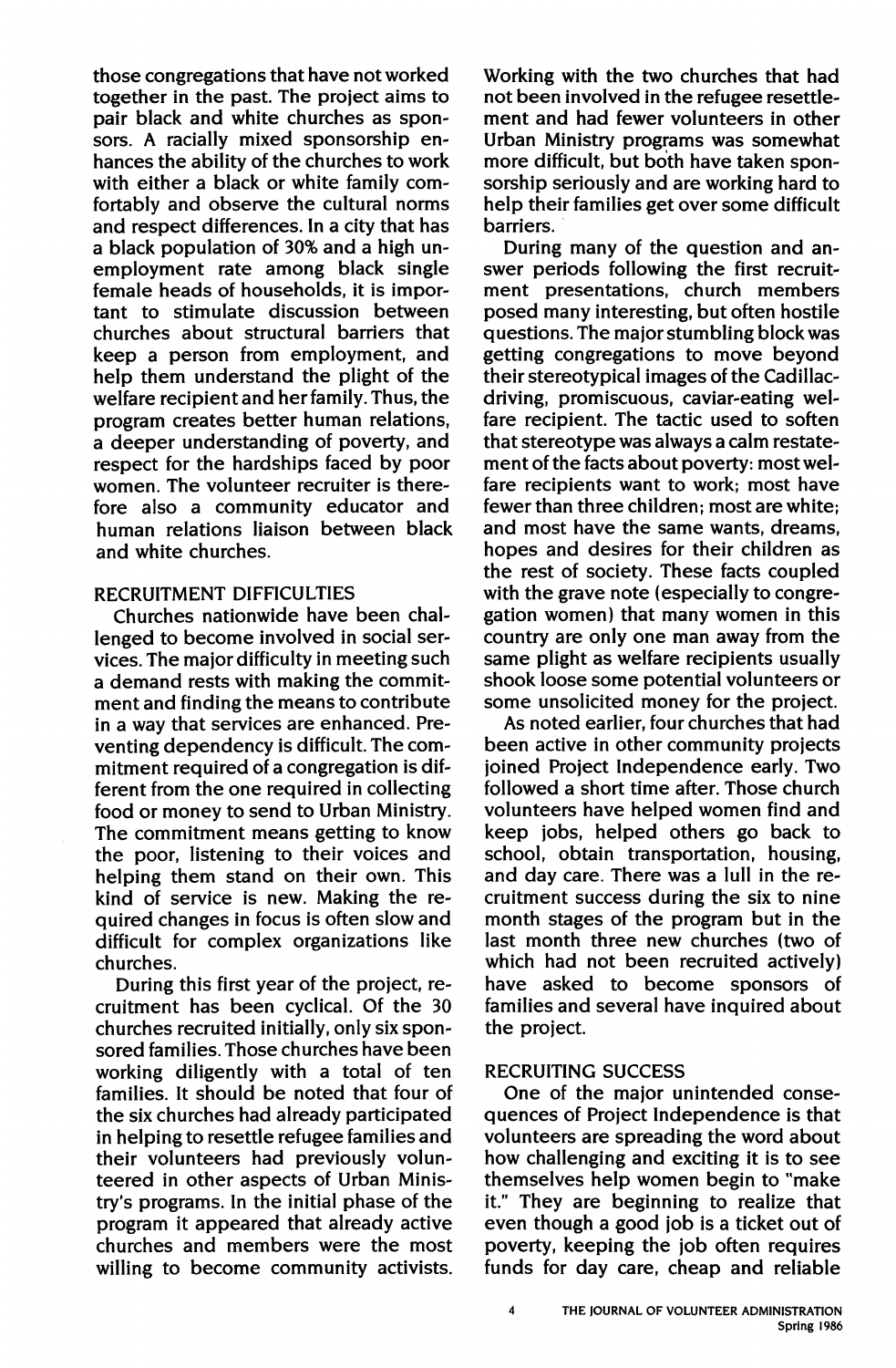transportation, reasonably priced housing, and good old-fashioned support and encouragement to build back a deflated self esteem. As the women become empowered, so do the volunteers. The myths and stereotypes start to crumble as welfare recipients are becoming former recipients and as the volunteers are becoming advocates for the poor on behalf of their churches. Churches that were previously lukewarm to the idea of sponsorship are now making institutional commitments to help fight poverty in the community. While the word has been spreading rapidly and churches are making inquiries and requesting sponsorship as a result of this informed recruiting, a volunteer from a sponsoring church now formally recruits new church sponsors. This is a positive step and plans are developing to use this strategy as a permanent device to insure long term community-wide church involvement in stalling the increase of the feminization of poverty.

The local press has picked up on the project and has covered it from two dimensions: the local human interest aspects of the project, and how the religious community's involvement is helping to solve a complicated community problem. This coverage of the project has created broader support for the project in the community at large. The Junior League of Greensboro gave Project Independence a \$13,000 grant for providing day care for children of the project's clients. This kind of broader community support brings with it the welcomed legitimacy necessary to sustain long term efforts as well as the added benefits of obtaining volunteers from other organizations. A stipulation for receiving Junior League funds is that their volunteers must be involved in leadership roles within both the project and the organization. Therefore, the program's potential and its initial successes had another unintended consequence of picking up funds and volunteer leadership from an organization committed to community service through volunteering.

#### **RECOMMENDATIONS**

For those who are intending to recruit volunteers from religious organizations to provide social services to fight the feminization of poverty, it should be kept in

mind that such organizations do not have a rich recent history in providing prevention and advocacy services. Plan a recruitment strategy knowing that initial resistance will probably stem from the organization's lack of know-how in working with poor women beyond giving money and charitable goods. This resistance will surface in a strong defense of the myths and stereotypes about welfare recipients. Be prepared to soften those myths with the facts. Be patient; you may have to return to the organization several times before volunteers sign on.

Once they do sign on, design a set of activities that include studying the issues of poverty, learning the agencies in the community that help the poor, and taking an inventory of church resources such as who has or knows of someone with a job opening, an old car, or a decent piece of property to rent cheaply.

Plan for an evening when a small group of church volunteers can meet the family. Remember that both church volunteers and the family will be a bit nervous, but remember that "getting involved" has its risks and rewards. Make the atmosphere as light and lively as possible so that the people can relax and be themselves. Make the goals of the initial meeting twofold. first, people should get to know each other as people setting out to solve a problem together, and the church members and the family should understand their roles and commitments in solving that problem. Nothing more should be expected of the initial contact between sponsoring church and family.

When the specific needs of the client are matched with resources of church and community agencies, the professional worker should help the volunteers and the family develop a plan for meeting goals. Sometimes the goals are simple like getting a job. Sometimes they are complicated by housing, day-care, transportation and other prerequisites. The volunteer coordinator should develop specific responsibilities for all involved and a target date to meet the responsibilities. This procedure helps all involved be clear on what is expected and it serves as a built-in motivator to reach stated goals. Use the local media to promote the program. This kind of external